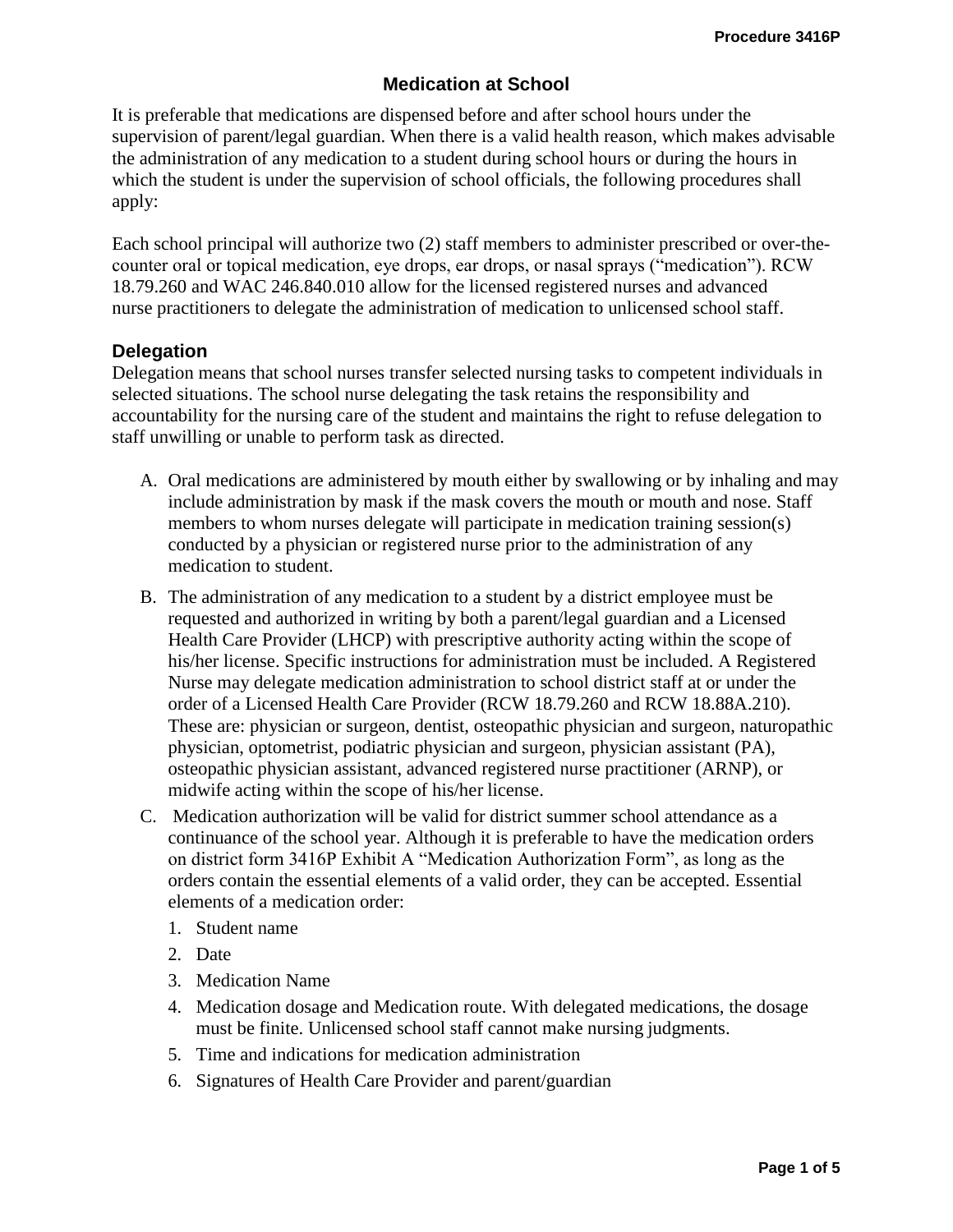- D. School nurses or any authorized school employee trained and supervised by a school nurse in proper medication-administration procedures may administer medication.
- E. All persons authorized to administer medications must be trained. Training of staff members shall take place at the beginning of the school year (or prior to the administration of any medication) by a registered nurse. Documentation of training will be maintained on school site.
- F. All medication to be administered by school staff must be brought to school by the parent/legal guardian in an original pharmacy container and properly labeled. Parent/guardian must consult with school nurse and building administrator if they cannot bring medication to school.
- G. Staff will collect the medication directly from the parent/guardian (students should not transport medication to school); collect a medication authorization form properly signed by the parent and by the prescribing health professional, and collect instructions from the prescribing health professional.
- H. Medication for rescue in life-threatening situations must be secure but also readily available.
- I. Controlled substances should be stored in locked, substantially constructed cabinets or drawers, with access limited to those who will need access when medications are received or in order to administer medications.
- J. Staff will maintain a daily record, which indicates that the prescribed or non-prescription medication was dispensed.
- K. Medication errors committed by nurses or the staff members to whom they delegate medication administration must be reported to the building nurse responsible and the Health Services Supervisor. The form 3416P Exhibit B must be completed and returned to the Health Services Supervisor.

## **Self-Carry/Self-Administration of Medication**

- A. If a health care provider and a student's parent/legal guardian provide a written request that a student be permitted to carry their own prescription medication/over-the-counter medication and/or be permitted to self-administer the medication, permission may be granted after consultation with the school nurse.
- B. The parent or legal guardian must sign a statement acknowledging that the district will incur no liability as a result of any injury arising from the self-administration or carrying of medication by the student and that the parents or legal guardian will indemnify and hold harmless the district and its employees or agents against any claims arising out of the selfadministration or carrying of medication by the student.
- C. The process for requesting and providing instructions will be the same as established for staff-administered medications. The health care provider and school nurse will take into account the age, maturity and capability of the student; the nature of the medication; the circumstances under which the student will or may have to self-administer the medication and other issues relevant in the specific case before authorizing a student to carry and/or selfadminister medication at school or during the hours in which the student is under the supervision of school officials
- D. Except in the case of multi-dose devices (like asthma inhalers), students will only carry one day's supply of medication at a time. Back-up medication, if provided by the parent or legal guardian, will be kept in a location in the school to which the student has immediate access in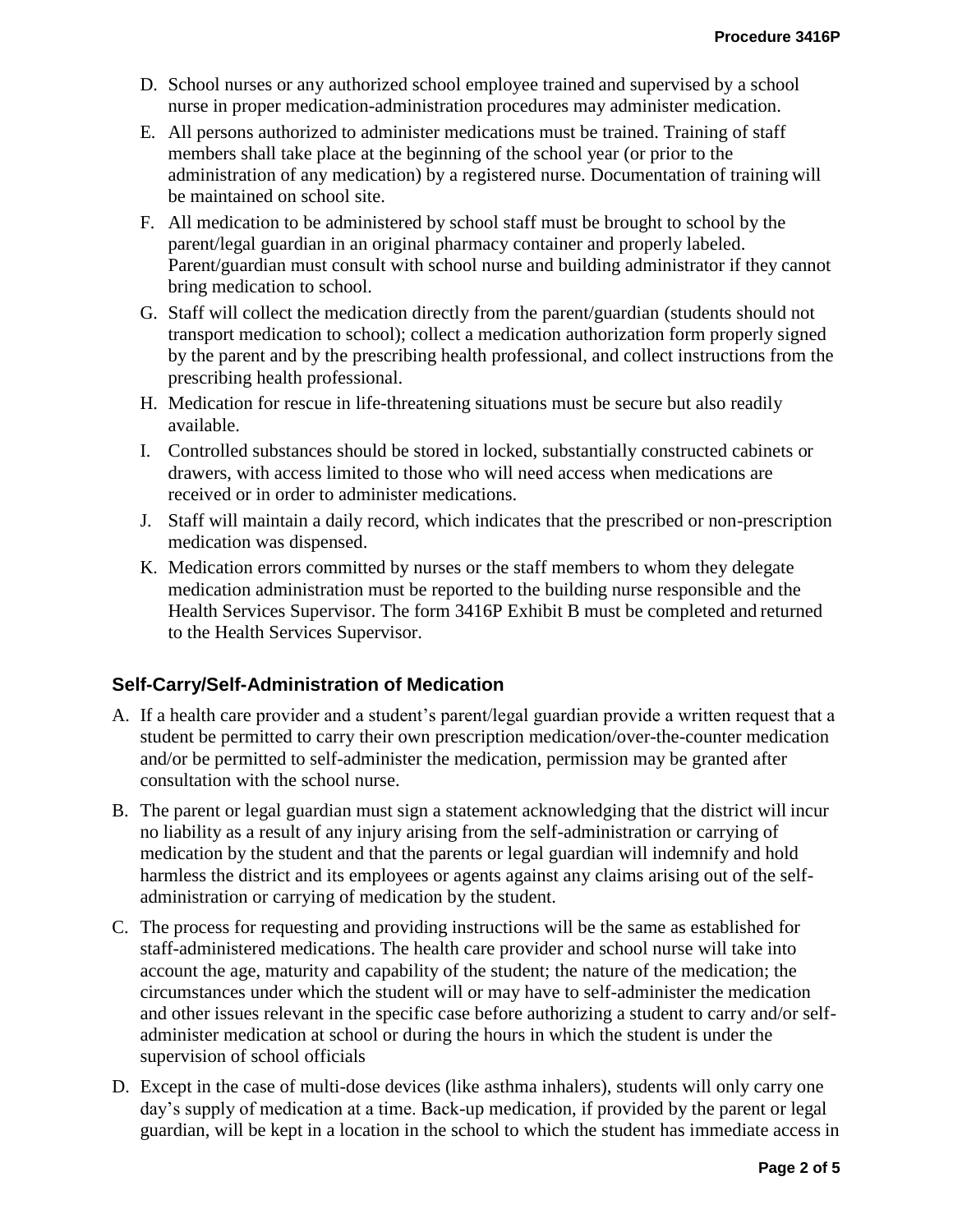the event rescue medication is required. If the student is self-carrying medication on a field trip, they may carry the amount of medication required only for the duration of the trip.

- E. Violations of any conditions placed on the student permitted to carry and/or self-administer his or her own medication may result in termination of that permission, as well as the imposition of discipline when appropriate.
- F. School staff may discontinue the administration of medication to any student during the period for which it has been prescribed if a parent/legal guardian gives oral or written notice to the school nurse in advance of the date of discontinuance (with the exception of emergency medications which require health care provider direction).

### **Medication Transportation to and from School**

A. Adults must deliver and pick up medication to and from school. If there are extenuating circumstances, please consult school nurse and principal. When an undue hardship prevents parent/guardian from picking up medication, the student may transport medication from school when it is deemed appropriate to do safely; the certificated school nurse and school administrator makes this determination considering the developmental capacity of the student as well as the potential risk for abuse or misuse of the medication.

### **Medical Cannabis**

RCW 69.51A.060 (4) states "Nothing in this chapter requires any accommodations of any on-site medical use of cannabis in any place of employment, in any school bus or on any school grounds, in any youth center, in any correctional facility, or smoking cannabis in any public place of hotel or motel."

#### **Sunscreen**

Substitute Senate Bill 5404 added to the medication in school law (RCW 28A.210.260) allows students to have FDA-approved topical sunscreen at school *without* a prescription from a licensed health care professional and self-apply. Students may bring, self-carry and self-apply FDA-approved sunscreen at school once parents/guardians comply with the following conditions:

- A. Recommend application at home before school.
- B. Sunscreen (FDA approved) must be labeled with child's full name and kept with student (backpack).
- C. Parent/guardian has instructed student on proper and safe selfapplication.
- D. Spray sunscreen is not allowed.
- E. Younger students may find stick sunscreen easier.
- F. Child is instructed by parent/guardian not to share sunscreen with other students.
- G. Approval will be withdrawn if a student handles sunscreen irresponsibly or otherwise maintains or administers it in a manner that is not appropriate for school. For this reason, parents/guardians must carefully demonstrate at home how to apply.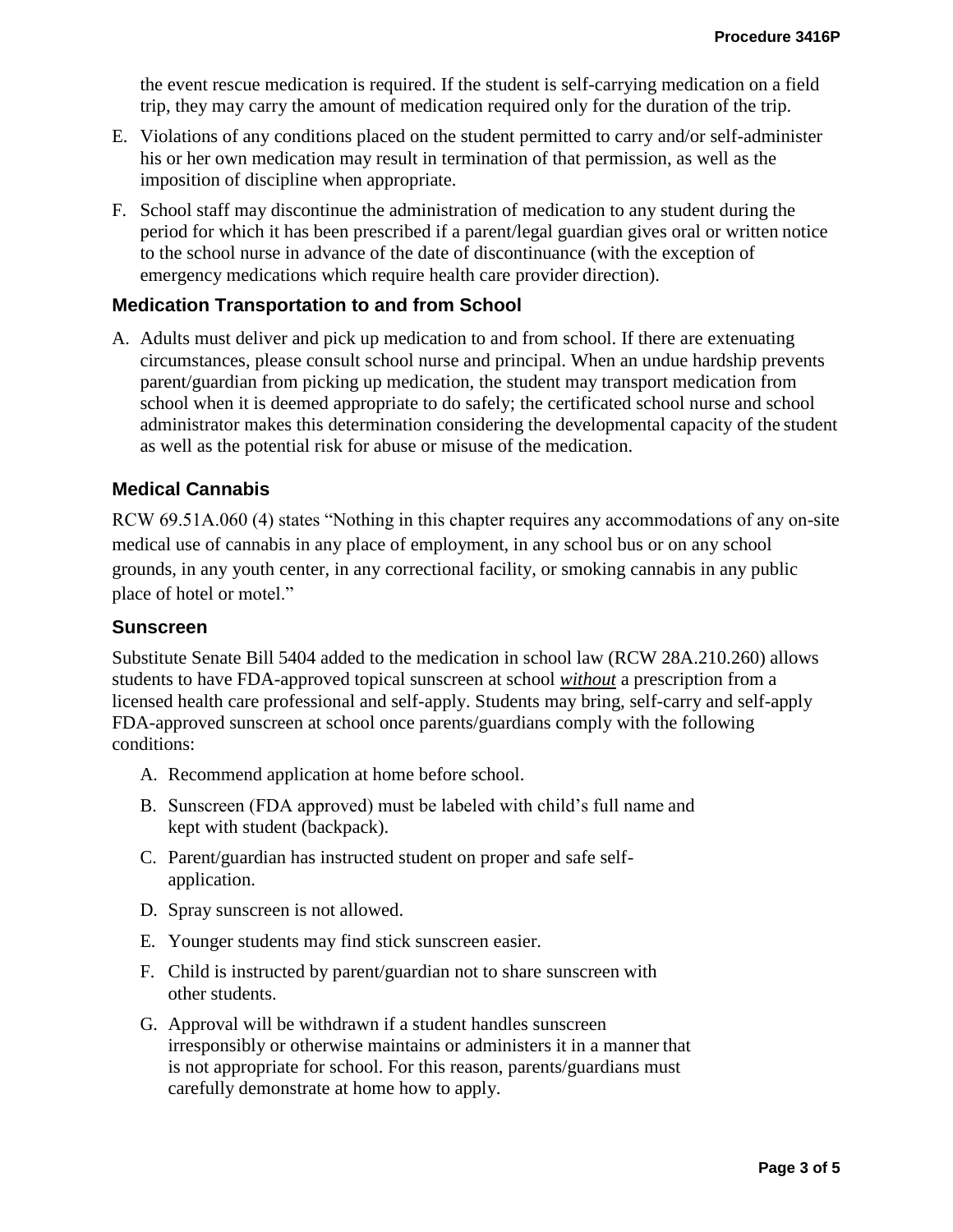H. Consideration/limitations will be taken on how and when product is applied in common areas for those students who may have severe allergies to sunscreen products.

#### **Emergency Medication**

No prescribed injection medication will be administered by unlicensed school staff except when a student is susceptible to a predetermined, life-endangering situation and when permitted by state law and the nurse practice act of Washington state, or as a staff member designated by parent/legal guardian as the parent-designated adult for a student with diabetes under Policy 3415(Accommodating Students with Diabetes). Injectable epinephrine (emergency medication administered to counteract an anaphylactic reaction) may be administered by school staff trained by registered nurse;

- A. Written orders for emergency epinephrine, signed and dated, from the licensed health professional prescribing within his or her prescriptive authority will:
- 1. State that the student suffers from an allergy which may result in a life-threatening anaphylactic reaction;
- 2. Identify the drug, the mode of administration, the dose. Epinephrine administered by inhalation, rather than injection, may be a treatment option. This decision must be made by the licensed health professional prescribing within his or her prescriptive authority;
- 3. Indicate when the injection will be administered based on anticipated symptoms;
- 4. Recommend follow-up after administration of emergency medications which may include additional medication. With a known exposure to an allergen or signs and symptoms of an anaphylactic reaction, non-licensed school staff shall be instructed by the school nurse to administer epinephrine auto-injector and call EMS/911
- 5. Upon administration of emergency epinephrine, staff will complete and distribute 3420P Exhibit A–Anaphylaxis Report.
- B. If a school nurse is on the premises, a nasal spray that is a legend (prescribed) drug or controlled substance must be administered by a school nurse. If no school nurse in on the premises, a nasal spray that is a legend or controlled substance may be administered by:
- 1. A trained school employee, provided that person has been delegated by the school nurse received and volunteered for the training pursuant to RCW 28A.210.260; or
- 2. A parent-designated adult (PDA). A parent-designated adult (PDA) is a volunteer who may be a school district employee, who receives additional training from a health care professional or expert in epileptic seizure care selected by the parents/guardians who provides care for the student consistent with the student's individual health plan on file with the school. PDAs are also allowed to care for students with diabetes (see Policy 3415). The school nurse is not responsible for the supervision of procedures authorized by the parents/guardian and carried out by a parent/guardian designated adult.
- 3. After the administration of any legend (prescribed) drug or controlled substance by nasal spray to a student by an authorized and trained school employee who is not a school nurse, Emergency Medical Services (911) will be summoned as soon as practical.
- C. For asthma, the district will follow the procedures outlined in the most recent edition of the AMES: Asthma Management in Educational Settings including:
- 1. Managing the student's school environment;
- 2. Training school personnel in rescue procedures;
- 3. Accompanying all students exhibiting symptoms;
- 4. Providing care as designed in the student's emergency care plan;
- 5. Calling 911, if appropriate;